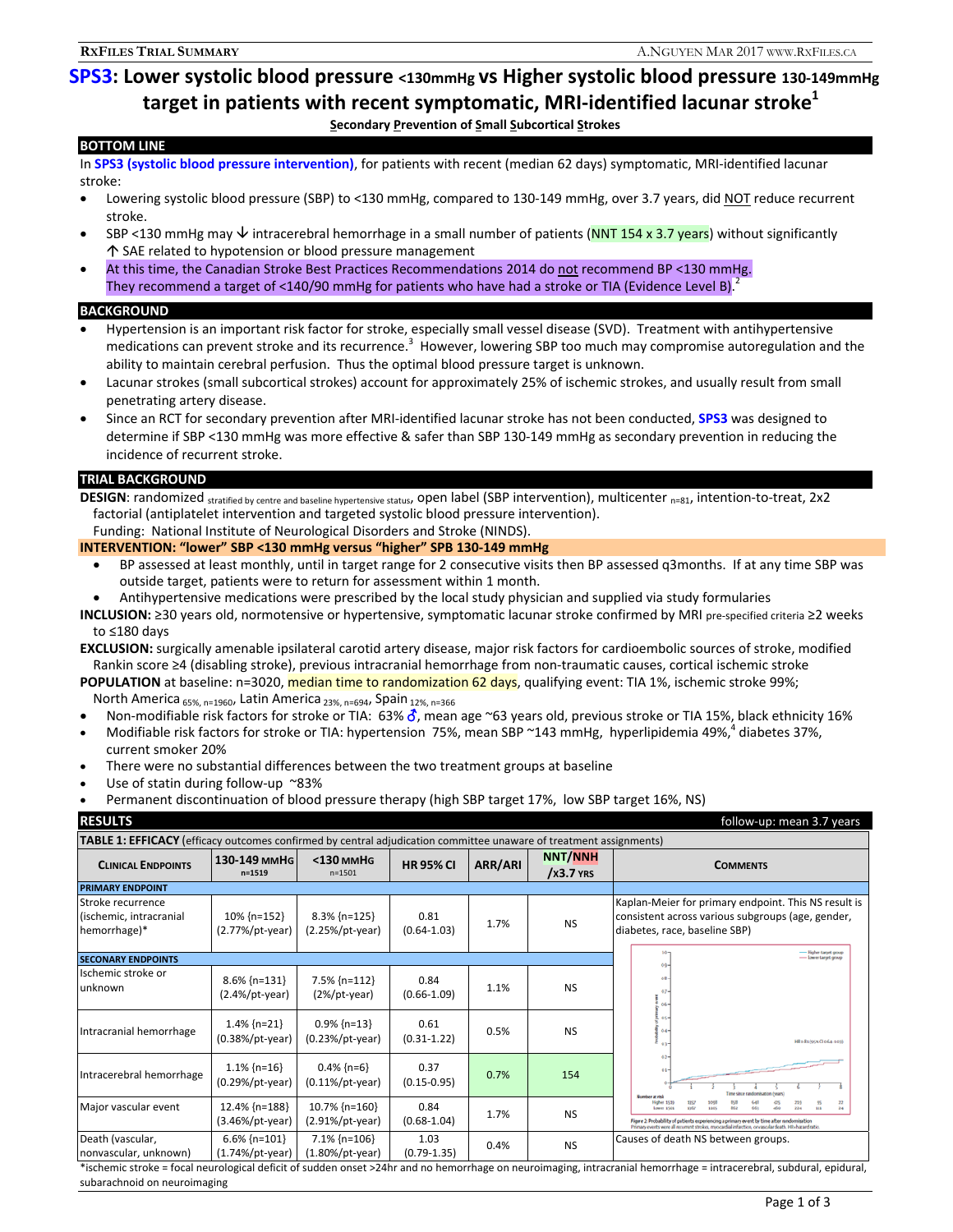**RXFILES TRIAL SUMMARY** A.NGUYEN MAR 2017 WWW.RXFILES.CA

| <b>TABLE 2: SAFETY &amp; NONCLINICAL ENDPOINTS</b>  |                                                                    |                         |                                           |
|-----------------------------------------------------|--------------------------------------------------------------------|-------------------------|-------------------------------------------|
| <b>CLINICAL ENDPOINTS</b>                           | 130-149 MMHG<br>$n = 1519$                                         | <130 mmHG<br>$n = 1501$ | <b>COMMENTS</b>                           |
| <b>SAFETY</b>                                       |                                                                    |                         |                                           |
| Serious adverse events related to hypotension       | ~1%, NS between groups.                                            |                         |                                           |
| Side-effects potentially related to BP management   | Unsteadiness ~25%, dizziness ~22%, others, were NS between groups. |                         |                                           |
| <b>NONCLINICAL ENDPOINTS</b>                        |                                                                    |                         |                                           |
| SBP (mean) @ 1 year                                 | 138 mmHg (CI 137-139)                                              | 127mmHg (CI 126-128)    | 11 mmHg difference between treatment arms |
| BP within assigned range @ 1year                    | 75% {n=1139}                                                       | 65% {n=976}             |                                           |
| Did not achieve BP targets within range at any time | 4.6% $\{n=70\}$                                                    | 4.9% $\{n=74\}$         |                                           |
| # antihypertensive meds at study entry (mean)       | $1.7$ (SD $1.2$ )                                                  | $1.7$ (SD $1.2$ )       |                                           |
| # antihypertensive meds at 1 year (mean)            | $1.8$ (SD $1.4$ )                                                  | $2.4$ (SD $1.3$ )       | Differences were significant              |
| Antihypertensive meds at last visit                 |                                                                    |                         |                                           |
| Thiazides                                           | 38% {n=569}                                                        | 54% {n=804}             | Differences were significant              |
| ACEI/ARB                                            | 60% {n=894}                                                        | 78% {n=1156}            |                                           |
| Calcium-channel blocker                             | 39% {n=438}                                                        | 43% {n=637}             |                                           |
| <b>BB</b>                                           | 28% {n=424}                                                        | 35% {n=521}             |                                           |

### **STRENGTHS, LIMITATIONS, & UNCERTAINTIES**

- **STRENGTHS:** This was a well-defined, homogeneous group of patients (lacunar stroke)
	- Sample size of 3000 was achieved
	- Even though there was open label BP management, there was an event adjudication committee, blinded to treatment allocation, to confirm efficacy outcomes (the publication did not mention whether safety endpoints were adjudicate through this committee)
	- This study mimicked real world practice, and allowed clinicians to use any antihypertensive(s) to treat to SBP target
	- Although 4.8% did not achieve SBP target, this is similar to other studies

- **LIMITATIONS:**  The period of time after a stroke is important, as the estimated risk of recurrent stroke is 11.5% at 7 days, 15% at one month, and 18.5% at 3 months after a minor stroke.<sup>5</sup> In SPS3, the earliest time antihypertensive therapy was initiated was 2 weeks, with a median time to randomization of 62 days. This delay resulted in the enrollment of patients at lower risk of recurrent stroke, who are less likely to benefit.
	- There was a high rate of discontinuation of antihypertensives (high SBP 17%, low SBP 16%). It is unknown whether this was due to efficacy, safety or other reasons.
	- Lost to follow up, ended follow up early (withdrew consent, centre closed, MD request, other) 18%
	- Although at 1 year, mean SBP were within target (higher target group 138 mmHg (CI 137-139), lower target group 127 mmHg CI 126-128)), 75% in the higher target group versus 65% in the lower target group had BP within the assigned target ranges.
	- Patients in the lower target group used more medications at 1 year and at last visit (1.8 for higher target group, 2.4 for lower target group).

- UNCERTAINITIES: . The rate of recurrent stroke in the comparator arm, higher SBP 130-149 mmHg, was low (2.77%/pt-year) thereby minimizing the difference between the two arms. The authors and others suggest whether this was due to good secondary prevention: usage of statins (~85%), adherence to antiplatelet therapy (94%)<sup>6</sup>, and good BP control (<5% did not achieve BP within target at any point) contributed to this.
	- The types of antihypertensive used were different between groups and may confound the results. Some may increase variability in SBP (beta-blocker) while others less variability in SBP (calcium-channel blockers and diuretics).<sup>7</sup> Additionally, thiazides may be beneficial in stroke prevention. <sup>8</sup>
	- It's unknown whether the association of SBP and stroke risk is weaker with SBP <130 mmHg than with higher SBP.<sup>7</sup>
	- The subgroup analysis did not include all risk factors for stroke (missing previous stroke or TIA, hypertension, smoking, hyperlipidemia), so it is unknown what the hazard ratio for recurrent stroke is in these subgroups.
	- This was stated in the SPS3 antiplatelet intervention, but not the blood pressure intervention publication: For stroke recurrence, no significant interaction between the antiplatelet and blood pressure lowering intervention was found.
	- There were minor discrepancies between the patient baseline characteristic numbers & the two **SPS3** publications (i.e. antiplatelet and SBP results) (e.g. ischemic stroke as qualifying event 97% vs 99%). With a 2x2 factorial design, it is uncertain why there were differences, but the small differences likely did not impact results.

### **RxFILES RELATED LINKS**

- RxFiles DAPT & Triple Therapy newsletter & chart: http://www.rxfiles.ca/rxfiles/uploads/documents/DAPT%20and%20Triple%20Therapy%20Newsletter%20and%20Chart.pdf
- Canadian Family Physician Journal RxFiles article on DAPT post stroke: http://www.cfp.ca/content/62/8/640.full.pdf+html?sid=aa5c799f-c58e-4ca9-ad79-f96a3abe4367
- **SPS3** Antiplatelet Trial Summary: http://www.rxfiles.ca/rxfiles/uploads/documents/SPS3%20antiplatelet-Trial%20Summary.pdf
- **MATCH** Trial Summary: http://www.rxfiles.ca/rxfiles/uploads/documents/MATCH-Trial%20Summary.pdf
- **CHANCE** Trial Summary: http://www.rxfiles.ca/rxfiles/uploads/documents/CHANCE-Trial%20Summary.pdf

X =non-formulary in SK ⊗=not covered by NIHB <sup>a</sup>=Exceptional Drug Status in SK  $\delta$ =male BP=blood pressure CI=confidence interval mos=months SAE=serious adverse events **SBP**=systolic blood pressure **pt-years**=patient years

**ACKNOWLEDGEMENTS: Contributors & Reviews:** Lynette Kosar, Brent Jensen, Loren Regier **Prepared By**: Anne Nguyen PharmD

**DISCLAIMER:** The content of this newsletter represents the research, experience and opinions of the authors and not those of the Board or Administration of Saskatoon Health Region (SHR). Neither the authors nor Saskatoon Health Region nor any other party who has been involved in the preparation or publication of this work warrants or represents that the information contained herein is accurate or complete, and they are not responsible for any errors or omissions or for the result obtained from the use of such information. Any use of the newsletter will imply acknowledgment of this disclaimer and release any responsibility of SHR, its employees, servants or agents. Readers are encouraged to confirm the information contained herein with other sources. Additional information and references online at www.RxFiles.ca Copyright 2017 - RxFiles, Saskatoon Health Region (SHR)